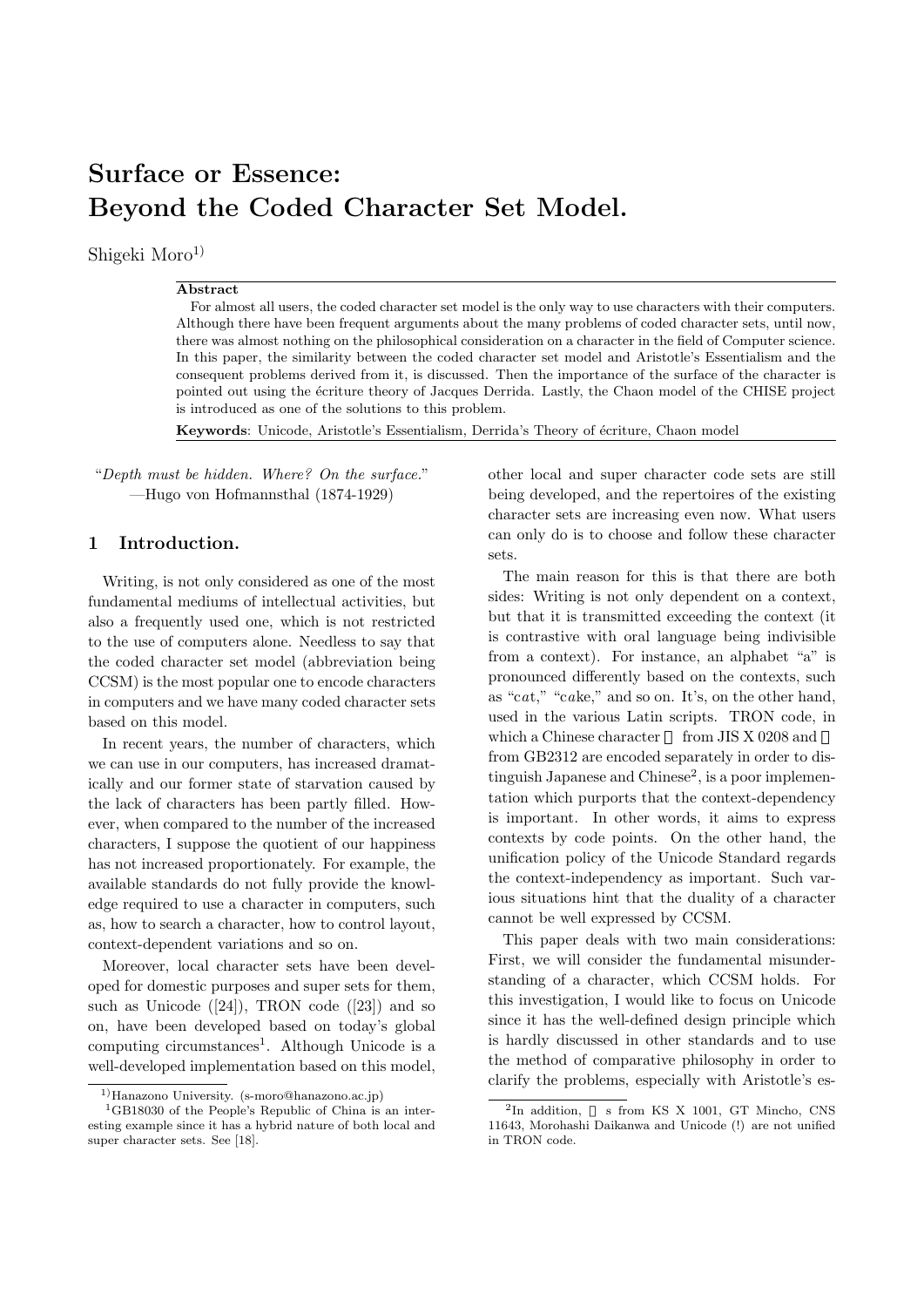sentialism and Jacques Derrida's theory of écriture. In other words, the view of Unicode about a character will be located in European intellectual history.

Second, the Chaon model proposed by Dr. Tomohiko Morioka, who is the leader of the CHISE project, will be introduced as one of the solutions to this problem. The CHISE project, of which I am a developer, aims to create a new character / text processing environment, independent of any character code sets or CCSM. The Chaon model is a fundamental model for our project.

Although these subjects may not be directly related to the problems of typesetting and fonts, it is reasonable to study them since they are the subjects relevant to KAGE and  $\Omega/\text{CHISE}$  system<sup>3</sup>, which are a part of the CHISE project to develop a new font and typesetting environment.

# 2 Essentialism of Unicode.

## 2.1 Definition of characters.

Let us begin our analysis by looking at "10 Unicode Design Principles" of the Unicode Standard quoted below  $([24], p. 14)$ .

- 1. Universality<sup>4</sup>
- 2. Efficiency
- 3. Characters, Not Glyphs
- 4. Semantics
- 5. Plain Text
- 6. Logical Order
- 7. Unification
- 8. Dynamic Composition
- 9. Equivalent Sequences
- 10. Convertibility

Of course, we maniacs of character codes and typesetting, know that not all these principles are in principle or deductive, but distorted by historical, political and religious reasons and also know that these definitions are not completely put into practice. Although it is also interesting to explore the complicated historical situations of the development of Unicode, it's beyond the scope of this paper. The philosophical background of these principles will be examined.

Especially for our examination, the third, fourth, sixth and seventh principles are important. In the third principle, Unicode defines the term character as follows:

The Unicode Standard draws a distinction between characters and glyphs. Characters are the abstract representations of the smallest components of written language that have semantic value. (...) Characters represented by code points. (...) The Unicode Standard deals only with character codes. ([24], p. 15)

This principle may be the most important one to investigate the philosophy of Unicode. According to this principle, there is an another existence before an actual character, i.e., a written glyph, which exists physically and a single code point can express a character. By this it's easy to be reminded of Plato's idealism,  $\bar{a}$ tman in Indian philosophy and so forth. Therefore, a character is not a character but what should be called a "pre-character" or an "archi-character".

In addition, a sequence made of characters should be regarded as something like a "pre-text" and so on. The sixth principle is concerned with this issue:

Unicode text is stored in logical order in the memory representation, roughly corresponding to the order in which text is typed in via the keyboard. In some circumstances, the order of characters differs from this logical order when the text is displayed or printed. (...) For the most part, logical order corresponds to phonetic order.  $([24], pp. 18-29)$ 

Put simply, a sequence of characters in logical order is a pre-text, as mentioned above. What we need to remember here is that Unicode supposes the precedence of the spoken language over the written language. Although, such assumptions are common

<sup>3</sup>Papers on these projects may be included in this proceeding.

<sup>&</sup>lt;sup>4</sup>Before version 4.0, the first principle was "Sixteen-bit" character code." As known well, this principle did not make any sense from an earlier version.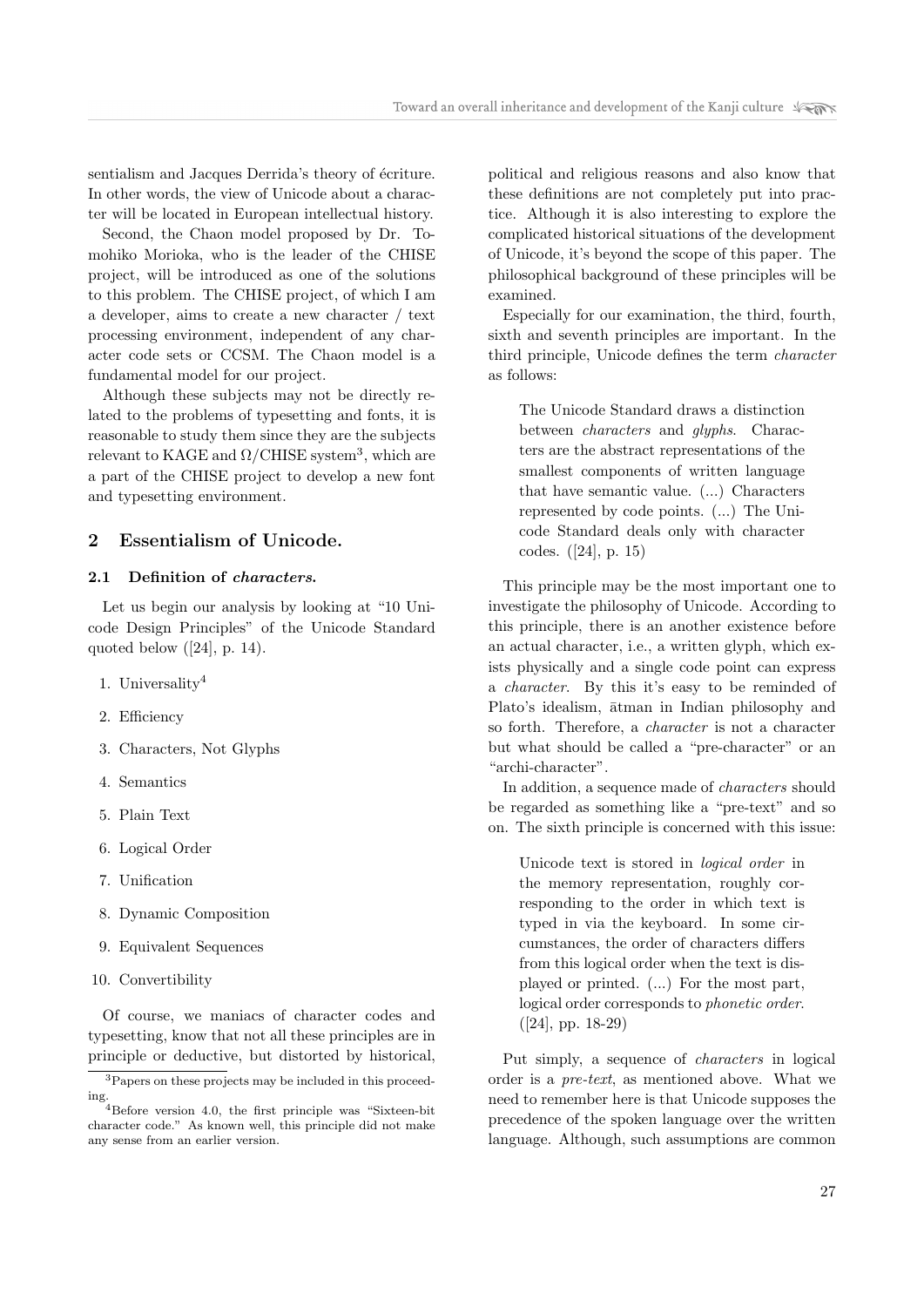to linguists and people, it's important as what specifies the limit of CCSM<sup>5</sup> .

It should be noticed that what should be regarded as logical in the standard is not defined. However, only the rough relation with phonetic order is shown. Although, of course, it's very difficult to define what is logical, it would be defined if this principle were really put into practice.

Next for the fourth principle, the "semantic value" of a character mentioned above is defined in the quotation below:

Characters have well defined the semantics. Characters property tables are provided for use in parsing, sorting, and other algorithms requiring semantic knowledge about the code points. The properties identified by the Unicode Standard include numeric, spacing, combination, and directionarity properties (...). Additional properties may be defined as needed from time to time. ([24], pp. 17-18)

Here, it's explained what constitutes an abstract character. It's of value to point out that semantics which attribute to a character must be "well defined." Thus the distinction between characters and glyphs means that Unicode regards glyphs as accidental.

If that's true, will including glyph information into the semantic values of characters solve the problems? —Probably not. The property relevant to context-dependent glyph behavior is already defined (see Bidi Mirrored, [24], p. 101). As discussed later, the true problem is not an informational quantity but distinction between essential and accidental.

Lastly, for the seventh principle, there is an explanation about the famous unification principle of Unicode, which has attracted a lot of criticism and created a lot of misunderstanding, until now:

The Unicode Standard avoids duplicate encoding of characters by unifying them within scripts across languages; characters

that are equivalent are given a single code. (...) Avoidance of duplicate encoding of characters is important to avoid visual ambiguity. ([24], pp. 19-20)

Although stated "visual ambiguity" here, the definition of character seems more ambiguous to me.

The term *script* in this principle is a concept abstracted from a language: "Script. A collection of symbols used to represent textual information in one or more writing systems" ([24], p. 1377). This is a variation of the concepts already seen.

To sum up these principles:

- 1. Unicode is for describing logical characters and texts.
- 2. Unicode regards the oral language as logical rather than visually rendered glyphs.

#### 2.2 Aristotle's Essentialism and Unicode.

For our investigation, it would be helpful to compare these definitions of Unicode with the essentialism of Aristotle and his followers. Aristotle says:

The formula  $(\text{logos})$  of the essence of x is a formula in which x itself does not appear but which expresses (*legonti*) x.  $([1],$ 1029b19-20<sup>6</sup> )

A definition is an account (logos) that signifies an essence. ([3], 102a3)

That is, Aristotle states that the essence (to ti  $\bar{e}n$ einai: the "what it was meant to be") of a thing is equal to the definition (logos) of it<sup>7</sup>. It should be noted that Aristotle's theory of essence was also established as a criticism to Socrates and Plato who considered that the essence of words dependent on contexts, such as beauty. Essence is not influenced by any contexts.

It seems clear that his way of thinking resembles the definition of characters in Unicode. Thus, in the

<sup>5</sup>What shown in this principle may be associated with I. J. Gelb's "theory of writing." Gelb expects that all writing systems would converge theoretically on something like IPA in the future: "What is needed now is one system of writing in which signs have identical or almost identical phonetic correspondences all over the world. That need is fulfilled in the IPA alphabet" ([10], p. 241).

<sup>6</sup>Page numbers of Aristotle's works are traditionally based on so-called "Bekker edition" (Aristotelis opera, edidit Academia regia borussica, edited by Immanuel Bekker. 5 vols. Berlin, G. Reimer, 1831-1870.)

<sup>7</sup>For further investigation beyond this paper, it should be memorized that an essence is in apposition with a necessity in modal logic. If  $A$  is the essence of  $B$ ,  $B$  is necessarily A. I argued once that the feature of the Chaon model disscussed below differed from the definite description proposed by Bertrand Russel ([19].)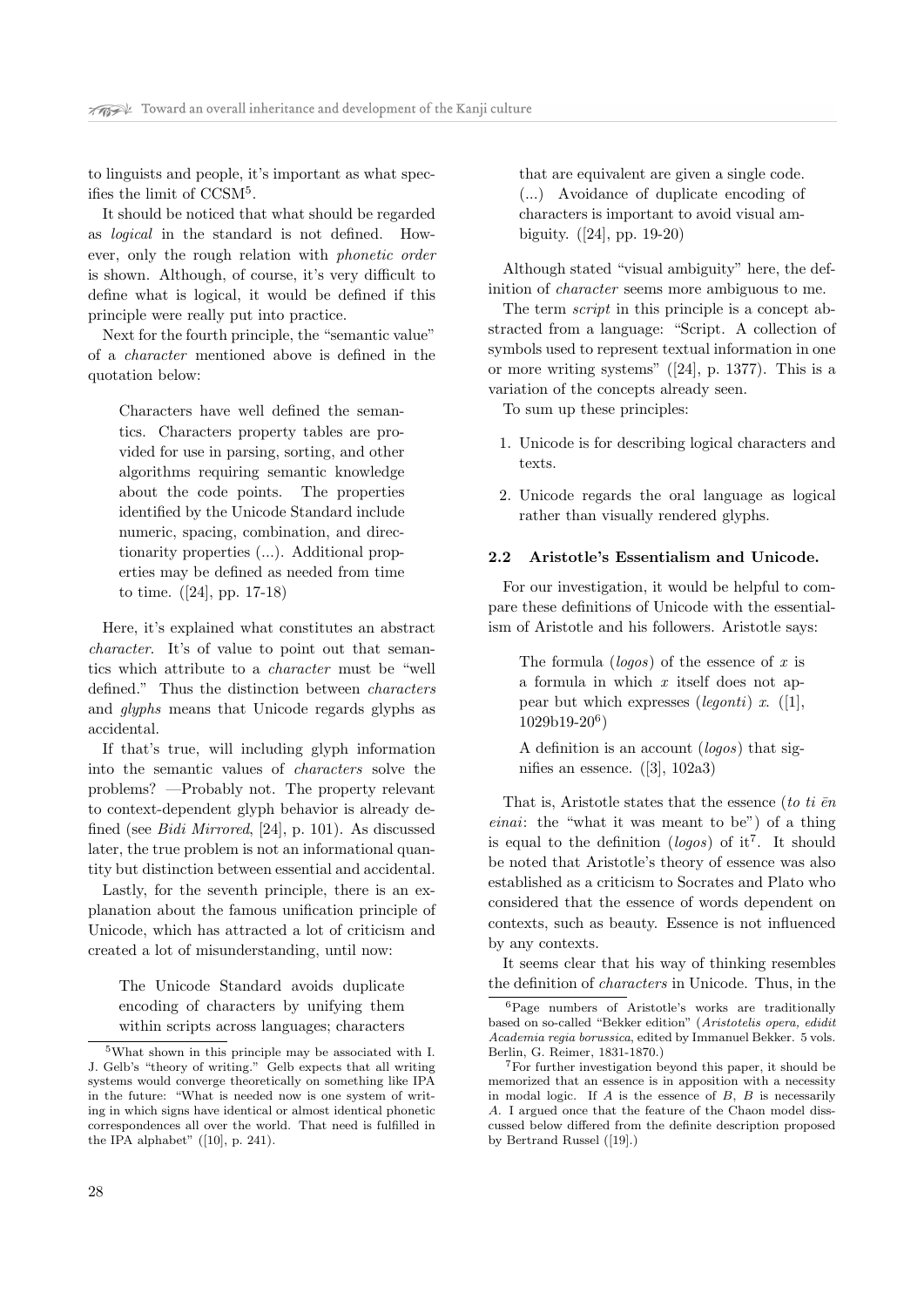context of Unicode, a code point is definiendum and "well defined semantics" is definiens. A character is logical and precedes an actual character.

Moreover, this concept is closely linked with the sixth (Logical Order) of the ten design principles. In that principle, which we have discussed above, the precedence of the spoken language has been taken over the written language. Aristotle also stated the similar hierarchy between the spoken and written words:

Spoken words (ta en te phone) are the symbols of mental experience ( $path\bar{e}ma$  tes  $psych\bar{e}s$ ) and written words are the symbols of spoken words. ([2], 16a3)

Both Aristotle and Unicode consider that the spoken language is closer to the soul rather than the written language. According to Jacques Derrida who is a very famous philosopher of deconstruction, the logicalness and the proximity to the spoken language are closely related:

Within this logos, the original and essential link to the *phone* has never been broken.  $(...)$  the essence of the *phone* would be immediately proximate to that which within "thought" as logos relates to "meaning," produces it, receives it, speaks it, "composes" it. ([6], p. 11)

The fundamental difference between the spoken and written language is that the former is dependent only on the context at the time of utterance, although the latter may be read apart from the intention of a writer in another context. As well as tautology being one of the foundations of logic, it's regarded as logical that the idea of a speaker is repeated by his speaking. When the visual glyph rendering is included within the intention of a writer, correct glyph rendering would be regarded as logical and properties for correct rendering would be contained in the "semantic value." Conversely, in the context of essentialism, what is not essential cannot be defined.

Thus, it's dependent on the arbitrariness of architects what is made into essence. This issue is surely not irrelevant to the fact that this standard has been developed relying not only on various local standards but also on authorized great texts<sup>8</sup>,

such as Kangxi Dicionary for CJK repertoires. The argument on the essence of the character or the language is easily connected with authoritarianism and nationalism (e.g. what's the essence of Japanese?) For example, according to Taichi Kawabata's critical study, the unification rule was changed for the convenience of Taiwanese national standard (and the inconvenience of Japanese standard) when CJK Unified Ideograph Extension B was defined ([13]).

## 3 What crosses borders?

## 3.1 Reason of the Essentialism.

Up to this point I have performed an overview of the philosophical problems of the Unicode Standard. This might be applicable to other character codes based on CCSM. Consider now the background for which such an abstract *character* was invented.

The ontological assumption for computing, which Dreyfus states in his criticism to AI, may serve to consider it:

(...) since all information fed into digital computers must be in bits, (...) all relevant infomation about the world, everything essential to the production of intelligent behavior, must in principle be analyzable as a set of situation-free determinate elements. ([8], p. 156)

Dreyfus also states that such assumptions can be located on the same line of the history of European philosophy which starts with Plato, via Leibniz and results in Wittgenstein's Tractatus Logico-Philosophicus and there has been "the Merleau Pontyan, Wittgensteinian and Heideggerian critique of the traditional ontological assumption." ([8], pp. 211-212.) Although I think it's not strict, since he does not refer to the importance of Aristotle's criticism of Plato, Jacques Derrida's deconstruction of European philosophical traditions and so forth. His argument is seen to be of value for our discussion. Especially Leibnitz is important according to his close relation with Computer science.

In addition, it seems extremely inefficient or impossible for both computers and us to take all contexts into consideration for the advance for our computers (TRON code is realized by disregarding almost all contexts). Efficiency is also one of the prin-

 $8$ For more discussion about *great texts*, see [15].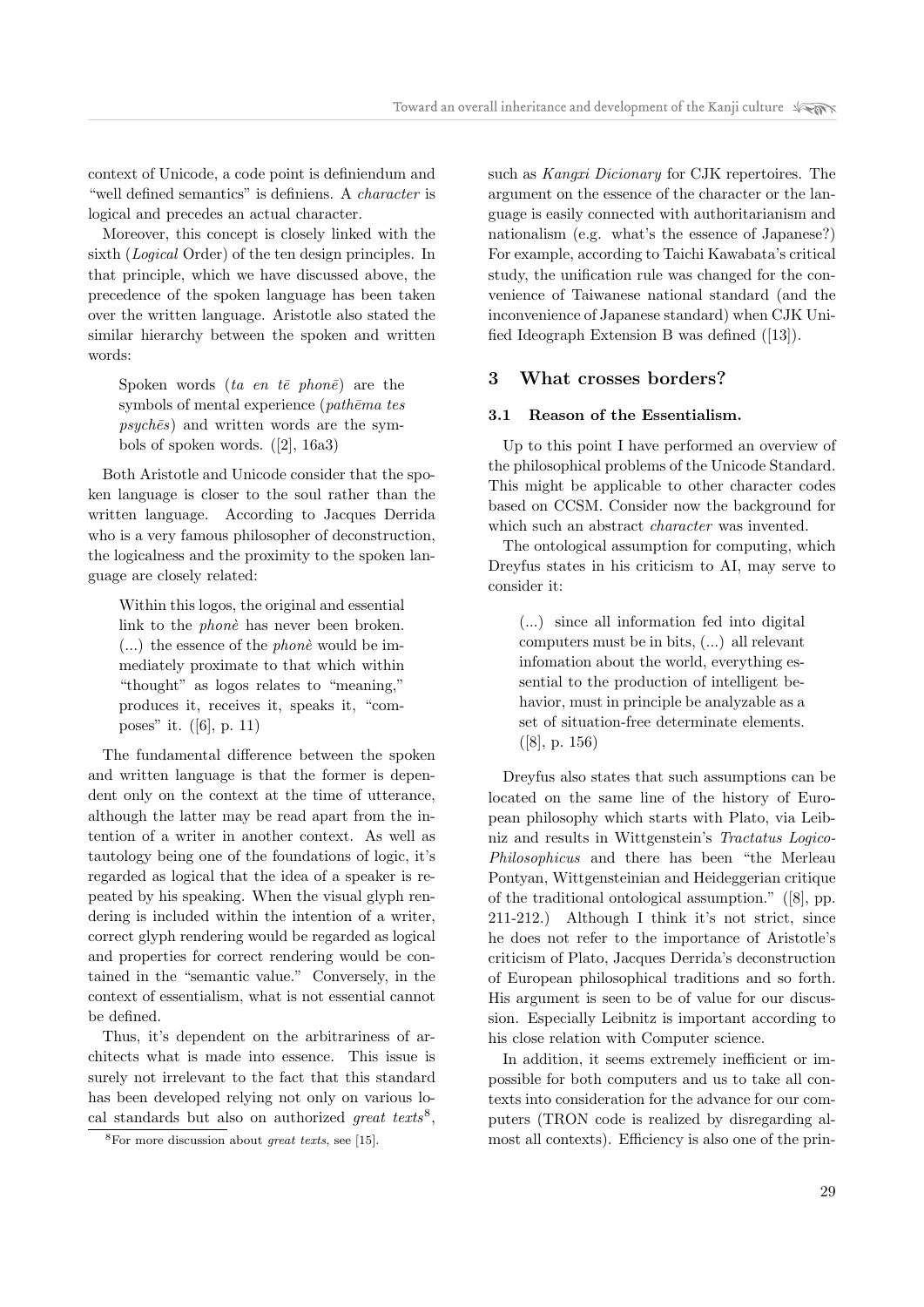ciples of Unicode ([24], p. 15.) When the performance of personal computers was poor or modeling only a phonogram like the alphabet into a computer, CCSM might be the best way to handle characters.

Although all these topics are attractive for us, the primary consideration should be the relationship between characters / texts and contexts. As I stated at the beginning of this paper, this issue has begun to receive more attention mainly because of today's international communication following the advent and explosive propagation of the Internet.

#### 3.2 Surface or Essence.

As I stated above, there are two sides in a character: depending on the context and exceeding it. In other words, a character is polysemous.

Based on the essentialism of character, the relationship between characters and contexts is explained as follows: If the context around a character changes, its glyph, pronunciation(s,) meaning(s) and etc. may change. However the essence of the character, which does not change with context, exists in the background of its polysemy. What changes in a character is an accidental, in other words, a surface part. Surface polysemy is supported by and derived from the essence.

To borrow an argument on Saussure's general linguistics from Hiroki Azuma ([4], p. 34-36), here we find an aporia: The arbitrariness of binding a signifiant (signifier) and a signified (signified) is dependent on the comparison of different languages. Actually, signifié can be known only by signifiant in each language. For example, a glyph in Chinese signifies some semantics and a glyph in Japanese also signifies some semantics. However there is no basis, which guarantees to know that both glyphs have the same semantics, since Chinese and Japanese are respectively independent systems. The issue on languages is applicable to that of contexts. The idea of the essence, which is behind different contexts, is based on the same aporia.

Alternatively, it could be argued that the essence does not move but character as only a substance does: When a character is written first, it has only one semantic. Then, while passing two or more contexts, the character acquired polysemy. In other words, it is reasonable to say that what crosses borders is not the essence but the surface of a character.



Figure 1: (Riruko).

The simplicity of a character is always earlier than the polysemy of a character.

Only the surface of characters may be needed in a certain situation. For example, Riruko (Fig. 1) is an ASCII  $art^9$  describing a girl, by an anonymous artisan in a huge BBS named 2ch. Needless to say, when this figure was drawn, meanings and pronunciations of characters dropped out and only their shapes in the extremely limited font environment were expected. However, her name was derived from the half-width Katakana characters,  $ri$  and  $ru$ used to express her sideburns. Thus, the phonetic / logical aspects of these characters were found after drawing.

My thesis owes a lot to Jacques Derrida and Hiroki Azuma. Derrida criticizes "logocentrism: the metaphysics of phonetic writing (for example, of the alphabet) which was fundamentally —for enigmatic yet essential reasons that are inaccessible to a simple historical relativism— nothing but the most original and powerful ethnocentrism in the process of imposing itself upon the world, controlling in one and the same *order*"  $([6], p. 3)$ . As we have seen, logo-centrism, phono-centrism, ethnocentrism and so on are also found in Unicode. Derrida's methodology serves to reveal the essential misapprehension of CCSM.

In the case of arguing about the polysemy of  $\acute{e}$ criture, he distinguishes between *polysémie* and  $dissémination$  clearly  $([5])$ . Dissémination, in other words mutiple belonging to contexts, is quite different from *polysémie* based on the context-

<sup>9</sup>Although originally the word "ASCII art" means face marks written in ASCII characters such as :-), illustrating using 2-byte characters is also called "ASCII art" in Japan and is being developed dramatically especially in a Japanese anonymity BBS named "2ch  $(2 \t\t\t\t\t)$ " (http://www. 2ch.net/).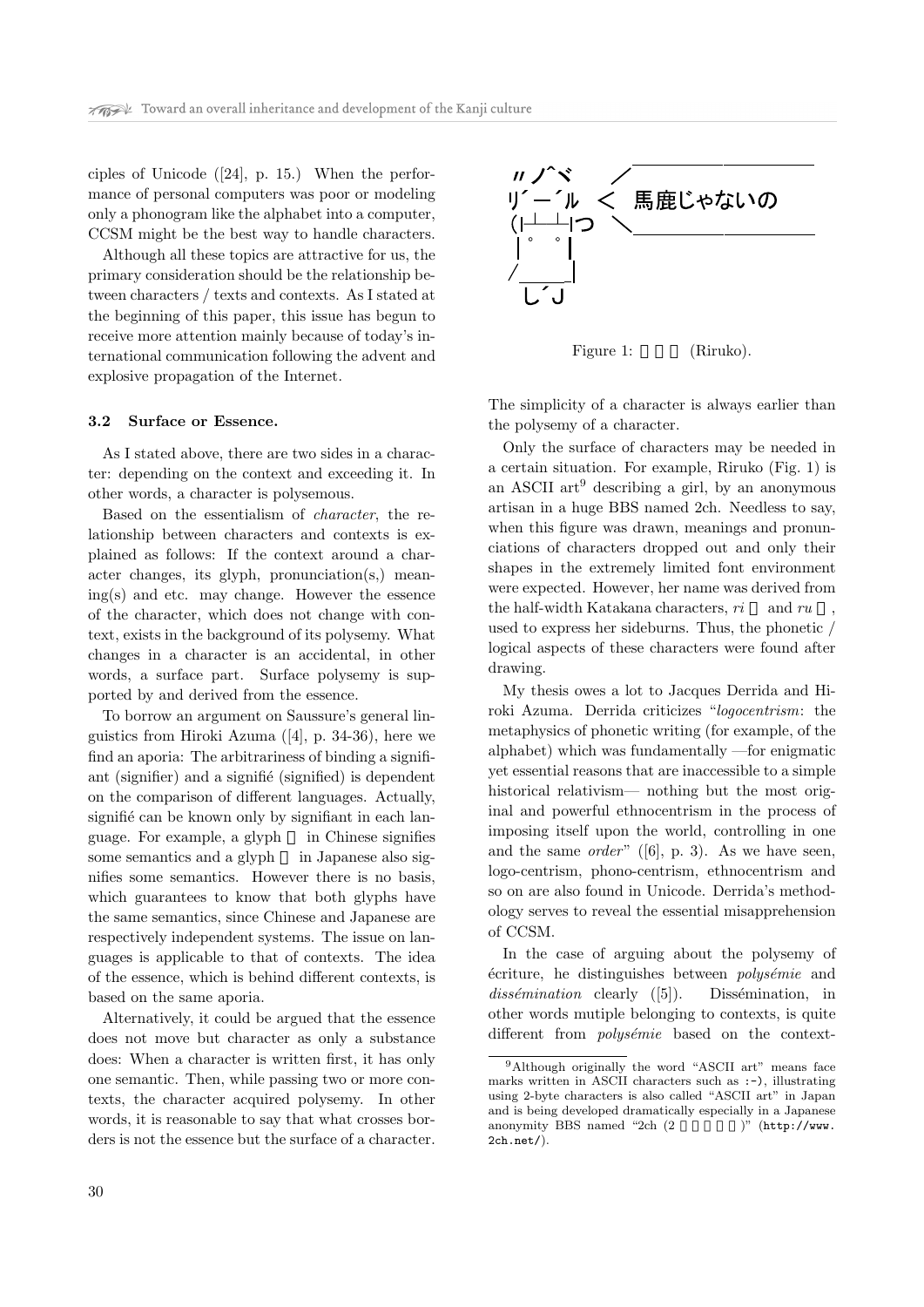

Figure 2: Relationship between examples and a dictionary.

independency of characters.

#### 3.3 Metaphysics of Dictionary.

Let us begin to re-examine this issue using the relationship between a dictionary and examples (Fig. 2).

If we're asked which precedes, examples or a dictionary? Needless to say, we will answer that examples do. As for the order of our dictionaries, however, it seems that examples follow the definitions in a dictionary, and most of us accept it. Nevertheless, examples in different contexts are collected initially and then a dictionary is created.

If the dictionary is completed, we however read, write and learn characters depending on the dictionary. It's probable to think that the situations of our usual writing activity are within the right half of Fig. 2. That is, we usually depend on a dictionary unconsciously when reading or writing.

However we sometimes encounter situations like the left half of the figure. Unconscious or Intentional misuses are frequently performed especially in creative works. For example, new Chinese characters are created for names of newborn children in China even now. Moreover, a philologist (like me) who reads old manuscripts everyday often encounters characters which precede any dictionaries.

It's safe to say that the concept of character in Unicode also has the same structure as the hierarchy of dictionaries. Accordingly, it's highly probable that this is one of the reasons why we cannot

use characters out of a character set. The context of writing in Unicode is strongly specified to the intention of the designer, although the regulation is hidden and authorized by the logicalness = dictionarity of Unicode. That is, writing based on CCSM is equal to the disability of writing without dictionaries.

Conversely, it should be required for a new character model to have the capability, which a character moves to a new context, in other words, the capability to produce, memorize and express it.

# 4 Introduction to the Chaon Model.

### 4.1 CHISE Project.

Thus far, we have outlined some philosophical background and problems of Unicode and now I would like to introduce the Chaon model of the CHISE  $Project<sup>10</sup>$ .

The CHISE (CHaracter Information Service Environment;  $\longrightarrow$  Project<sup>11</sup> attempts to develop a new environment for character / text processing, which is independent of CCSM, by collecting and organizing knowledge of characters. Dr. Tomohiko Morioka, who proposed the UTF-2000 model (now called Chaon model,) and his friends started this project. Now the project is constituted by several sub-projects listed below:

- Implementations of the Chaon model
	- libchise (common APIs to access Character Knowledge Database)
	- XEmacs/CHISE
	- Ruby/CHISE
	- $-$  Perl/CHISE<sup>12</sup>
	- $\Omega$ /CHISE
	- KAGE (a dynamic Kanji glyph generation system)
- Character Knowledge Database

 $^{10}\mathrm{http://www.kanji.zinhun.kyoto-u.ac.jp/projects/}$ chise/, http://cvs.m17n.org/chise/, http://mousai.as. wakwak.ne.jp/projects/chise/. See also [16]

<sup>11</sup>The project was called "UTF-2000 Project" before.  $12$ I am a developer of Perl/CHISE. See [20].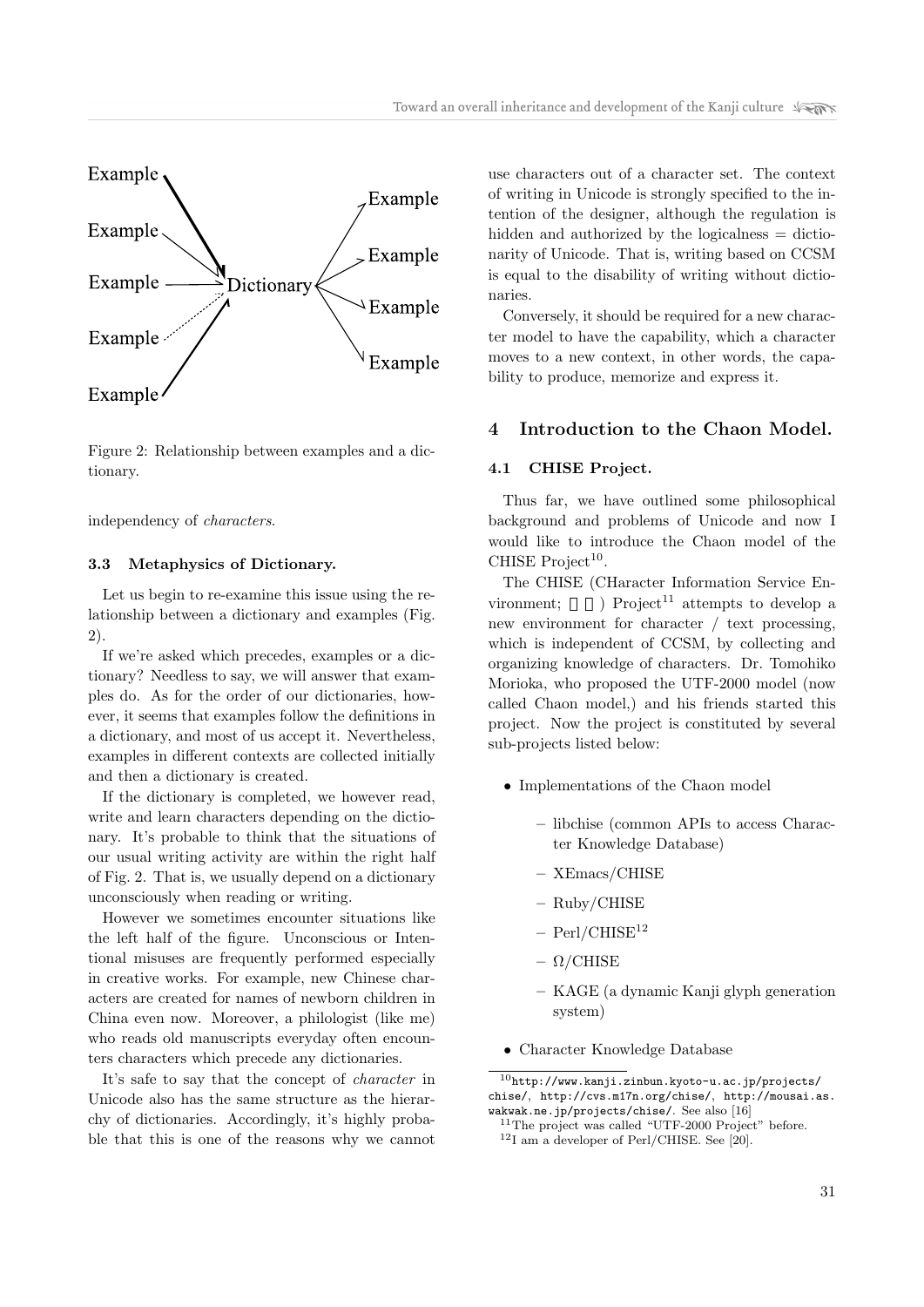

Figure 3: A character object based on the Chaon model

- Development of Character Knowledge  $Database(s)^{13}$
- Organization of Character Knowledge Database(s) based on TopicMaps<sup>14</sup>
- Mathematical analysis and visualization of character knowledge

Development and discussion in CHISE project are open to the Internet by using mailing lists and CVS. Most of these results are being published as free software under the terms of GNU General Public License.

#### 4.2 Chaon Model.

The Chaon model is a character model of the CHISE project, which aims at an essential breakaway from CCSM. Although all the problems described so far could not be solved with this model, I believe that it would bring us a quite better computing environment.

In the Chaon model, a character is composed by a set of features<sup>15</sup>, in other words, by a set of examples. Fig. 3 illustrates how the features of a character ( for example) are organized<sup>16</sup>. The view of regarding a character as a set of elements is not new. In the tradition of studies on Chinese characters,  $\lim_{h \to 0} \sin \left( \frac{1}{h} \right)$  (six types of characters) is a popular method to interpret a character as a composition. Tatsuo Nishida, a famous linguist in Japan who attaches importance to the character, claims that liu shu may be applicable to analysis of all characters ([14], p. 154), although he gives precedence to the spoken language over the written language.

It should be noted that a "feature" does not mean an "attribute" of a character but something like a footmark which a character has traced because of two reasons: First, there are no central existences like the code point in CCSM. Second, users can change the contents of a set.

In the Chaon model, DBMS(s) stores features of characters. Although the local system database only exists now (using Berkeley DB as a backend now,) Dr. Morioka announced a future plan of the CHISE project enabling to use two or more DBMS, such as private databases in local hard disks or public databases on the web, through libchise.

If we could build such an environment, where we could write a character which does not exist in any systems, we could write a character, in quite a new way which is resently not in use. Registering a set of features into a database or changing the contents of a character could instantly use this character. By contraries, when all features are removed from a character object, the character object will disappear (In CCSM, even if all attributes are lost, a code point remains.)

Of course, this model needs a rich computer environment. It can process enough, however, for our present personal computers and network environment.

A computer must prepare data and algorithma in advance of processing. In other words, modeling for character processing is not handling the actual characters, contexts and so on but pre-characters and pre-contexts before writing. Even though, issues such as glyph representation and/or contextdependent processing are discussed for modeling. In this point, there is no difference between CCSM and

<sup>13</sup>Taichi Kawabata and I manage Kanji Database Project (http://kanji-database.sourceforge.net/), which is also developing a fundamental Kanji database for appropriate text processing.

<sup>14</sup>http://www.topicmaps.org/

<sup>15</sup>Prof. Naoki Yamazaki (Osaka University of Foreign Studies), in a personal discussion, pointed out that the Chaon model is similar to the phonological theory of distinctive features' set proposed by R. Jakobson ([12].) Although it is, strictly speaking, different from the Chaon model, their comparison may be helpful to us.

<sup>16</sup>Although Fig. 3 includes features on pronunciations and meanings, they have not been stored in the officially released database.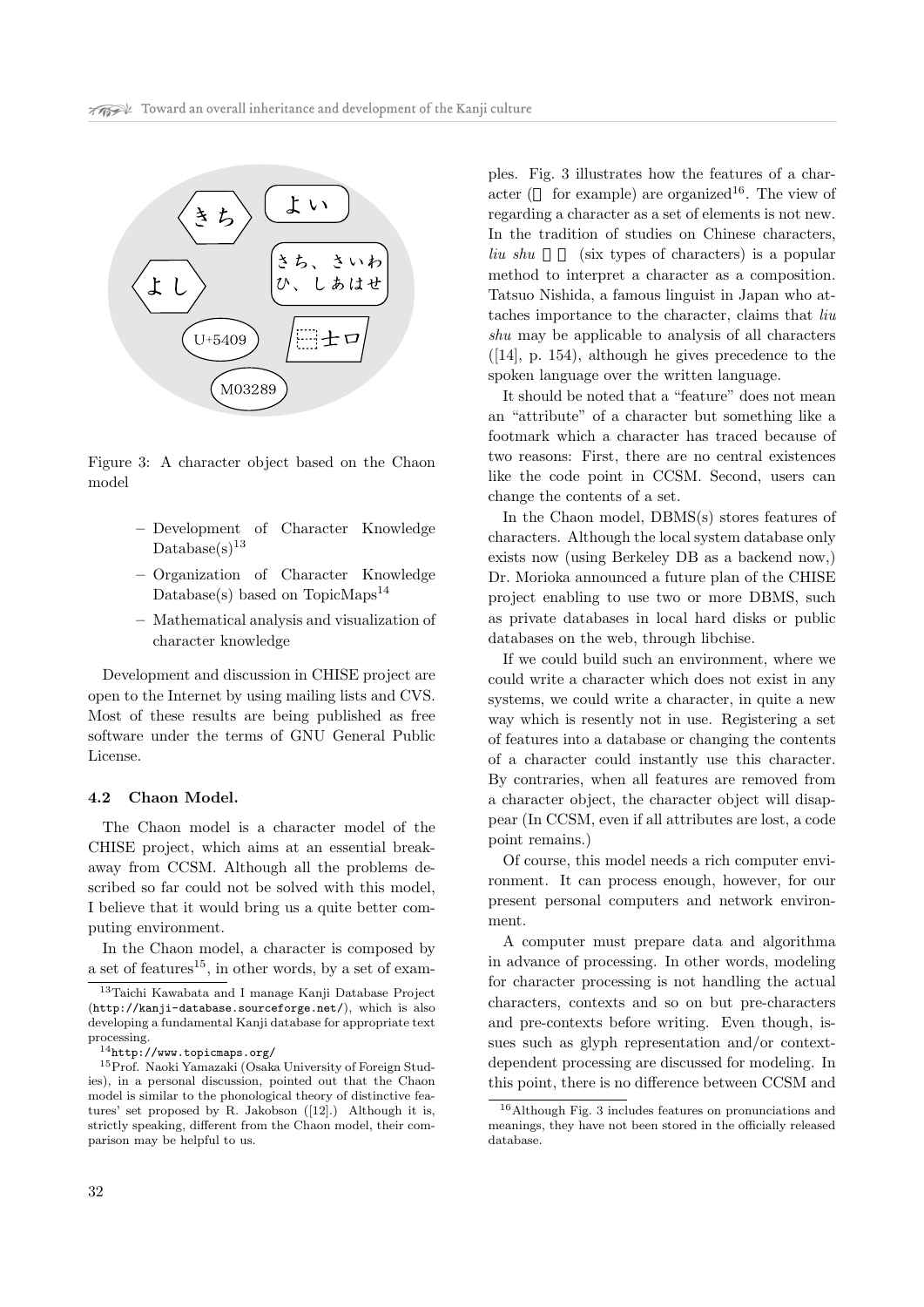

Figure 4: Set operation between characters.

the Chaon model. However, the Chaon model is designed to be able to add features at any time and it's just a deterministically different point from CCSM. As for Fig. 2, the left half is also modeled in the Chaon model.

In addition, although this set of features is called a character "object," this term object does not mean that of the object-oriented model<sup>17</sup>.

## 4.3 Comparison of Characters as Set Operation.

In the Chaon model, a character is expressed by a set of features, comparison between characters are regarded as a kind of set operation<sup>18</sup>. A test implementation of the set operation can be seen in Perl/CHISE ([19][16]).

In Fig. 4, areas enclosed by a circle mean character



Figure 5: set of surfaces.

objects and small dots mean features. Three upper Chinese characters  $( , , , )$  have the same meaning such as speaking or to say, but their pronunciations are different. Although the bottom Chinese character ( ) means clouds and is quite different from three upper ones, two lower Chinese characters have the same pronunciation. Thus, in the People's Republic of China, the second Chinese character from the bottom is used as the simplified character of the bottom one. Thus, if a context changes, a comparison result will also change.

Moreover, the union of two or more character objects means the unification of characters in the context of the Chaon model.

Needless to say, since an actual relationship of features might not be a simple set like Fig. 3, but should be described as a kind of hierarchy or network. Comparison between character objects should also be more complex. The Chaon model however, has only a simple structure yet. Presently, solutions to describe and handle the semantic structure of characters by TopicMaps are being studied.

#### 4.4 Set of Surfaces.

When written on paper, glyphs, shapes and stain of ink or so are the surface of characters. In the context of the Chaon model, however, each feature may be regarded as surface<sup>19</sup>, since the physical nature of writing in computers differs from that on paper.

<sup>&</sup>lt;sup>17</sup>Prior to, using the concept of *khôra* of J. Derrida ([7]), I used the expression "a transparent vessel" in order to explain a nature of the character object of the Chaon model. I then received an indication from Dr. Morioka in a personal communication that a character object of the Chaon model differs from that of the object-oriented model. We can find that there are several people who point out that the objectoriented model is similar to essentialism. For example, see [9] and [11].

<sup>18</sup>Masaaki Nomura proposes a similar method of comparison of the Chinese character by traditional three elements (shapes, pronunciations and meanings.) ([22], pp. 25-26.)

<sup>19</sup>I applied the Chaon model to the N-gram analysis by implementing a sample processing based on the phoneme features of Chinese characters ([21]).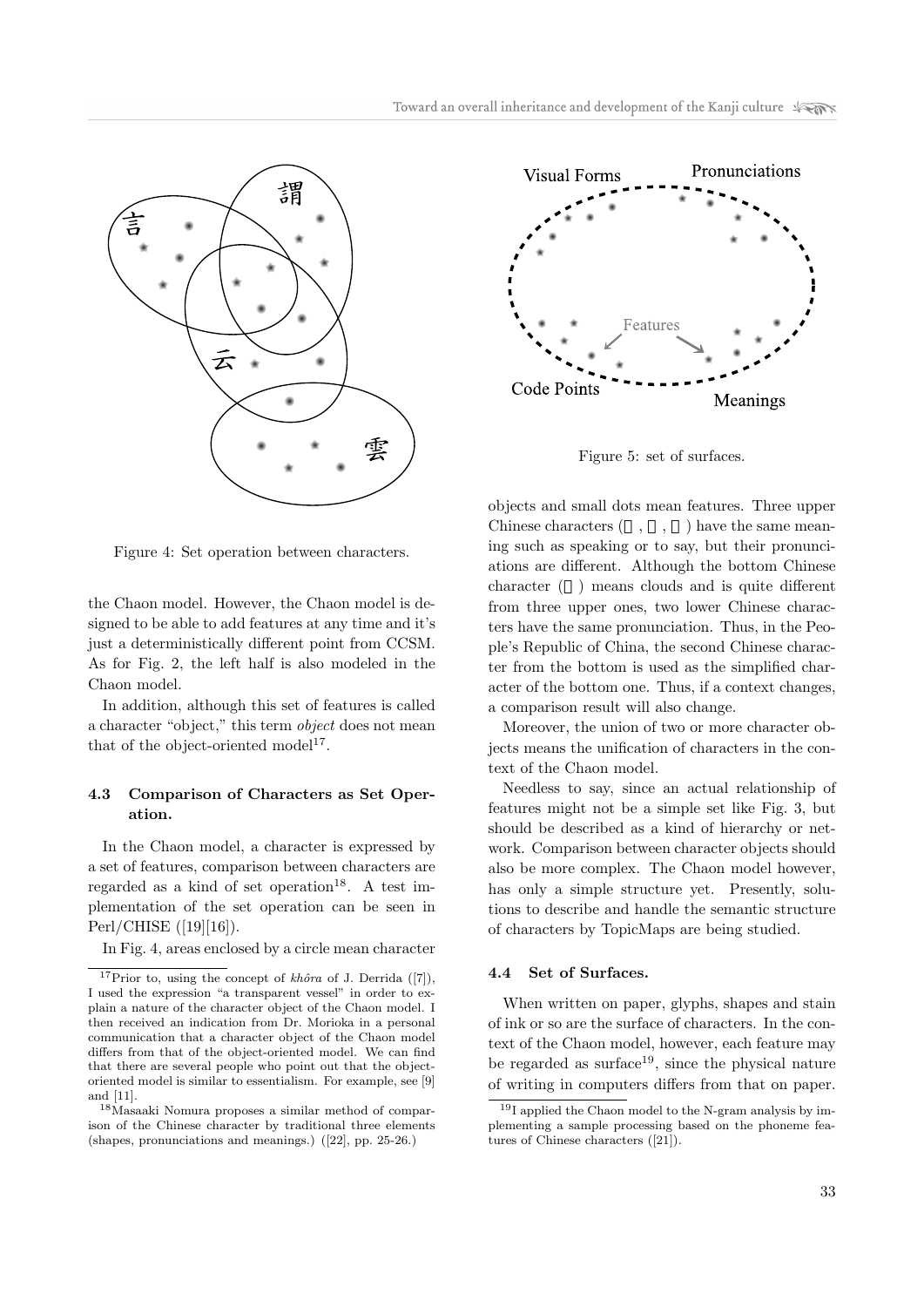Even now a sequence of code points is rendered not only visually but also vocally through speech synthesizer $20$ .

Thus it is decided by the context which feature will become a surface. If a certain feature becomes a surface, other features will hide in the depths and will function like the essence which produces polysemy (Fig. 5.)

It's reasonable to think that a code value also belongs to a surface in a circumstance of computing such as Unix redirection. This means that the Chaon model is not contradictory. In other words, it's upper-compatible to conventional CCSM. The plain text made only of code points may be interpreted by a Chaon-based system as a text written in the context of CCSM. Therefore CCSM is one of the contexts where a character of the Chaon model belongs.

## 5 Conclusion.

So far I have presented the problems based on the essentialism of CCSM and the philosophical posibility of the Chaon model that would release the fundamental handling of the character from the architects of coded character sets and the creators of dictionaries. From this point we might go on to investigate and develop a new writing environment.

In concluding, I should emphasize that the philosophical analysis on the character is valid for considering character models. From this we can derive the argument that it will become a new subject of Humanities in which computer use is remarkably incresing in recent years. The scholars of Humanities have so far criticized nationalism, orientalism and so forth. In the same way they have to critically examine the models used in computers, although the use of information technology is going to be accepted uncritically and obsessively.

Moreover, I would like to point out the importance of implementation, since the monopoly of CCSM is not healthy. Diversity induces development. It will be healthy and very much appreciated to criticize this paper based on the points of view of Humanities, Computer science, hackers and so on.

## Bibliography

- [1] Aristotle. Metaphysics.
- [2] Aristotle. On Interpretation.
- [3] Aristotle. Topics.
- [4] Azuma, Hiroki. [Ontological, Postal: On Jacques] Derrida]. Tokyo: Shinchosha. 1998.
- [5] Derrida, Jacques. "Signature Événement Contexte." Marges. Minuit. 1972.
- [6] Derrida, Jacques. Of Grammatology, translated by Gayatri Chakravorty Spivak. Johns Hopkins University Press. 1974.
- [7] Derrida, Jacques. "Khôra." On the Name, translated by David Wood and John P. Leavey. Stanford University Press. 1995.
- [8] Dreyfus, Hubert L. What Computers Can't Do: The Limits of Artificial Intelligence (Revised Edition). New York: Harper & Row. 1979.
- [9] Fleishman, Stiv. "On Aristotelian Syllogistic (SylL)." [Online] Available: http://home. gwu.edu/~stiv/p45f02n6p1.html (20, Jun., 2000).
- [10] Gelb, Ignace J. A Study of Writing (Revised Edition.) University of Chicago Press. 1963.
- $[11]$  Hayakawa, Tetsuro. [Introduction to Objectoriented Model with Aristotle]." [Online] Available: http://itpro.nikkeibp.co.jp/ NIP/nip04\_bn.jsp?BN=Y&OFFSET=1 (27, Nov., 2002-24, Jul., 2003.)
- [12] Jakobson, Roman, G. Fant and M. Halle. "Preliminaries to speech analysis." Technical Report 13, Acoustic Laboratory, MIT. 1952.
- [13] Kawabata, Taichi. " ISO/IEC 10646 Unicode [A Study on the Chinese] Characters of ISO/IEC 10646-2 and Unicode 3.1]." Journal of the Japan Association for East Asian Text processing, vol. 2. 2001.

<sup>20</sup>Taken in this light, we should focus on the movement of the web accessibility.